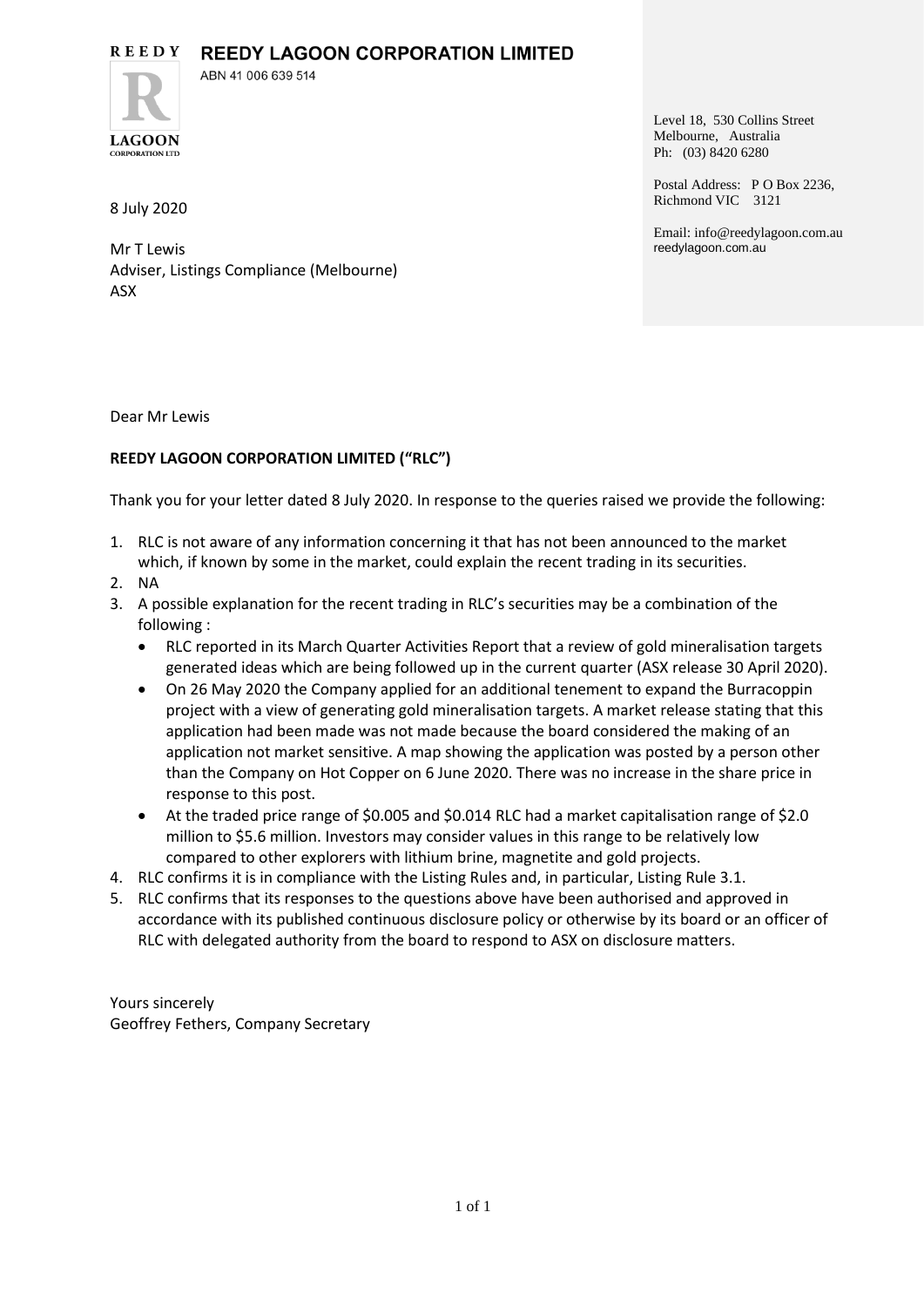

8 July 2020 Reference: ODIN20265

Mr Geof Fethers Reedy Lagoon Corporation Limited Suite 2 337A Lennox Street Richmond, VIC 3121

By email:

Dear Mr Fethers

#### **Reedy Lagoon Corporation Limited ('RLC'): Price - Query**

ASX refers to the following:

- A. The change in the price of RLC's securities from a low of \$0.005 to a high of \$0.014 today.
- B. The significant increase in the volume of RLC's securities traded today.

#### **Request for information**

In light of this, ASX asks RLC to respond separately to each of the following questions and requests for information:

- 1. Is RLC aware of any information concerning it that has not been announced to the market which, if known by some in the market, could explain the recent trading in its securities?
- 2. If the answer to question 1 is "yes".
	- (a) Is RLC relying on Listing Rule 3.1A not to announce that information under Listing Rule 3.1? Please note that the recent trading in RLC's securities would suggest to ASX that such information may have ceased to be confidential and therefore RLC may no longer be able to rely on Listing Rule 3.1A. Accordingly, if the answer to this question is "yes", you need to contact us immediately to discuss the situation.
	- (b) Can an announcement be made immediately? Please note, if the answer to this question is "no", you need to contact us immediately to discuss requesting a trading halt (see below).
	- (c) If an announcement cannot be made immediately, why not and when is it expected that an announcement will be made?
- 3. If the answer to question 1 is "no", is there any other explanation that RLC may have for the recent trading in its securities?
- 4. Please confirm that RLC is complying with the Listing Rules and, in particular, Listing Rule 3.1.
- 5. Please confirm that RLC's responses to the questions above have been authorised and approved under its published continuous disclosure policy or otherwise by its board or an officer of RLC with delegated authority from the board to respond to ASX on disclosure matters.

#### **When and where to send your response**

This request is made under Listing Rule 18.7. Your response is required as soon as reasonably possible and, in any event, by no later than **9:30 AMAEST Thursday, 9 July 2020**. You should note that if the information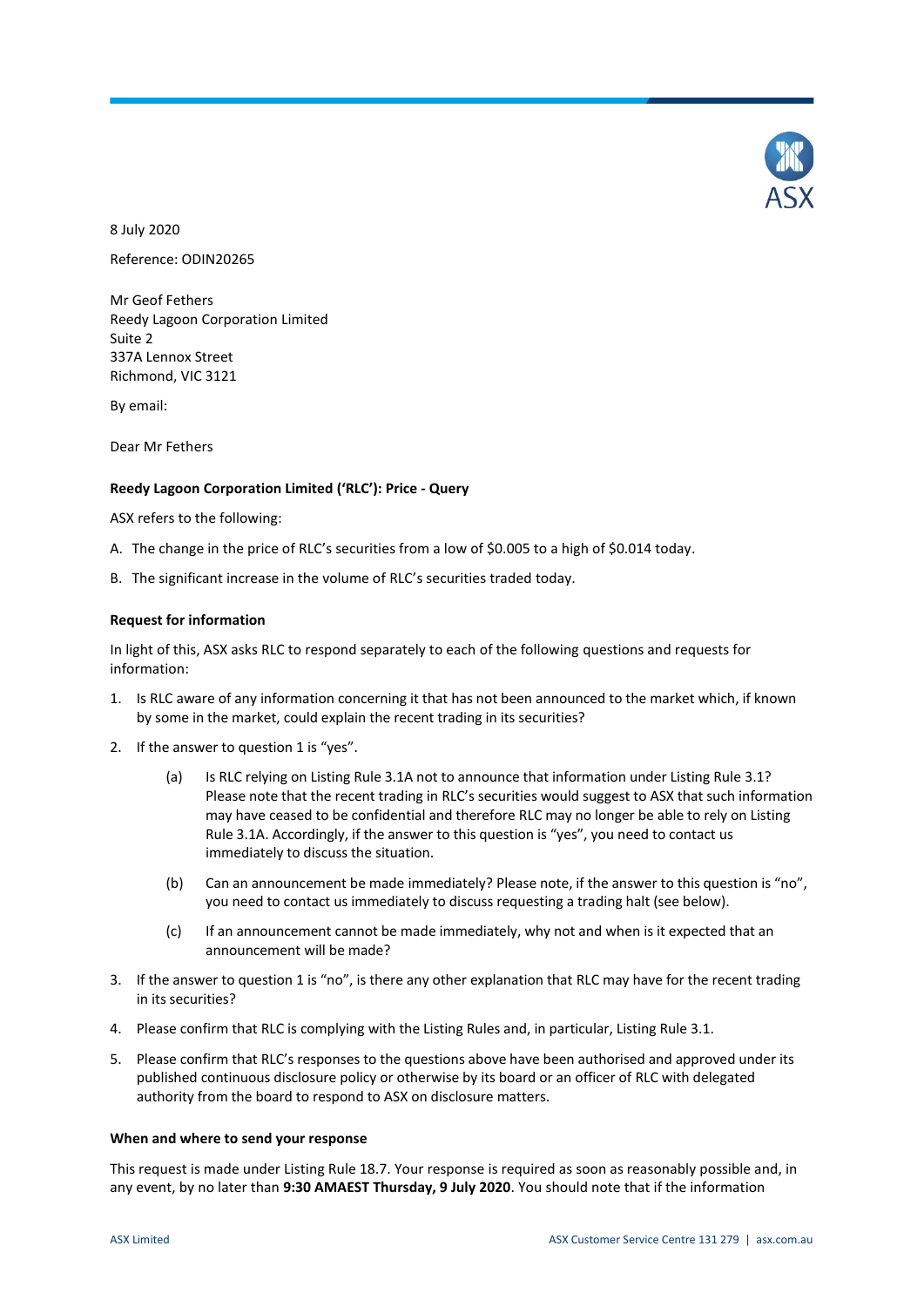requested by this letter is information required to be given to ASX under Listing Rule 3.1 and it does not fall within the exceptions mentioned in Listing Rule 3.1A, RLC's obligation is to disclose the information 'immediately'. This may require the information to be disclosed before the deadline set out in the previous paragraph and may require RLC to request a trading halt immediately.

Your response should be sent to me by e-mail at **ListingsComplianceMelbourne@asx.com.au**. It should not be sent directly to the ASX Market Announcements Office. This is to allow me to review your response to confirm that it is in a form appropriate for release to the market, before it is published on the ASX Market Announcements Platform.

## **Trading halt**

If you are unable to respond to this letter by the time specified above, or if the answer to question 1 is "yes" and an announcement cannot be made immediately, you should discuss with us whether it is appropriate to request a trading halt in RLC's securities under Listing Rule 17.1. If you wish a trading halt, you must tell us:

- the reasons for the trading halt;
- how long you want the trading halt to last;
- the event you expect to happen that will end the trading halt;
- that you are not aware of any reason why the trading halt should not be granted; and
- any other information necessary to inform the market about the trading halt, or that we ask for.

We require the request for a trading halt to be in writing. The trading halt cannot extend past the commencement of normal trading on the second day after the day on which it is granted. You can find further information about trading halts in Guidance Note 16 *Trading Halts & Voluntary Suspensions*.

## **Suspension**

If you are unable to respond to this letter by the time specified above, ASX will likely suspend trading in RLC's securities under Listing Rule 17.3.

## **Listing Rules 3.1 and 3.1A**

In responding to this letter, you should have regard to RLC's obligations under Listing Rules 3.1 and 3.1A and also to Guidance Note 8 *Continuous Disclosure*: Listing Rules 3.1 – 3.1B. It should be noted that RLC's obligation to disclose information under Listing Rule 3.1 is not confined to, nor is it necessarily satisfied by, answering the questions set out in this letter.

## **Release of correspondence between ASX and entity**

We reserve the right to release a copy of this letter, your reply and any other related correspondence between us to the market under Listing Rule 18.7A.

## **Questions**

If you have any questions in relation to the above, please do not hesitate to contact me.